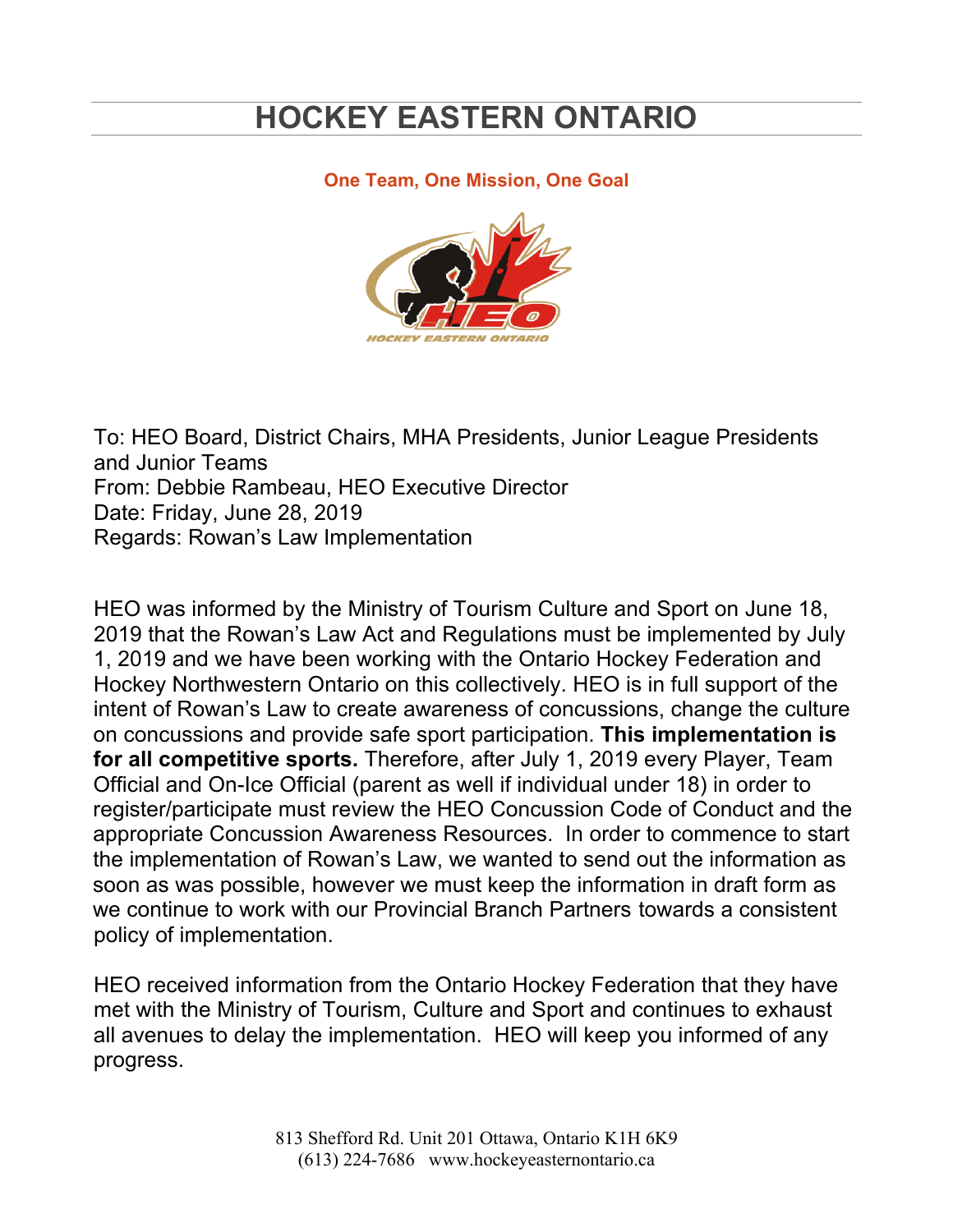## **Requirements**

- 1. All Registrants registering July 1, 2019 or after must have completed the review information and acknowledgement prior to registration/participation.
- 2. All Team Officials currently registered will be required to complete the review of information and acknowledgement prior to August 30, 2019.
- 3. All Registrants registered prior to July 1, 2019 must complete the review of information and acknowledgement prior to participation in the first game.

HEO will provide two methods for Minor Hockey Associations to validate that the Player, Team Official and On-Ice Official has met the requirement.

### **Method 1:**

• **Retain a hard copy ofthe HEORowan's Law Acknowledgement Form for a period of 7 years for each Registered Participant;**

#### **Method 2**

• **Scan and upload a copy of the HEO Rowan's Law Acknowledgement Form (PDF format naming the form "***Rowan's Law Acknowledgement Form – participant name***" to each participant's profile in the HCR under the Documents & Memo section.**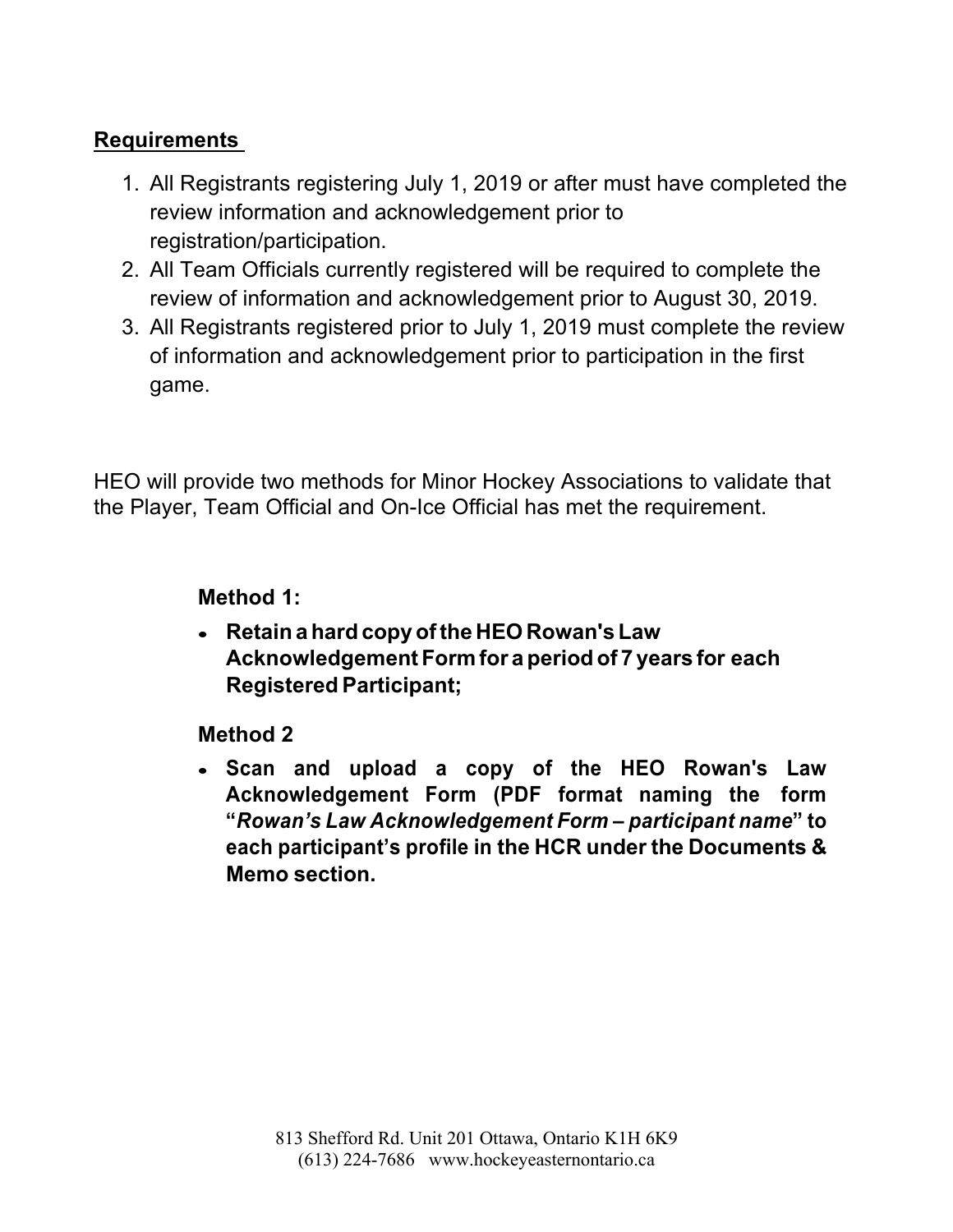## **Audit Process**

HEO will randomly select a minimum of ten (10) Minor Hockey Associations/Clubs/Teams within the current season to ensure compliance has been met within the legislation under Rowans Law. The Purpose of the Audit is to randomly select Minor Hockey Association/Clubs/Teams to ensure compliance and to validate submissions of these forms. The Audit Process in the first year also reduces the amount of work required by all parties.

The Audit process will require Minor Hockey Associations/Clubs/Teams to produce the HEO Rowans Law Acknowledgement Forms that have been retained for comparison and review with the players/coaches that are registered/participating in programming.

### **Honour System**

Outside of the Audit Process for this implementation for the 2019/2020 season it will be based on an Honour System. Each Minor Hockey Association/Club/Team is verifying that when they submit a Roster for approval that the Minor Hockey Association/Club/Team have receipt of an HEO Rowans Law Acknowledgement Form for each Registered Participant on the Roster.

## **On-Ice Officials**

All On-Ice Officials will receive the HEO Concussion Code of Conduct and Ontario Government Concussion Awareness Resources as part of the on-line recert or their introduction clinic for the 2019-2020 season and will be managed by the HEO Office.